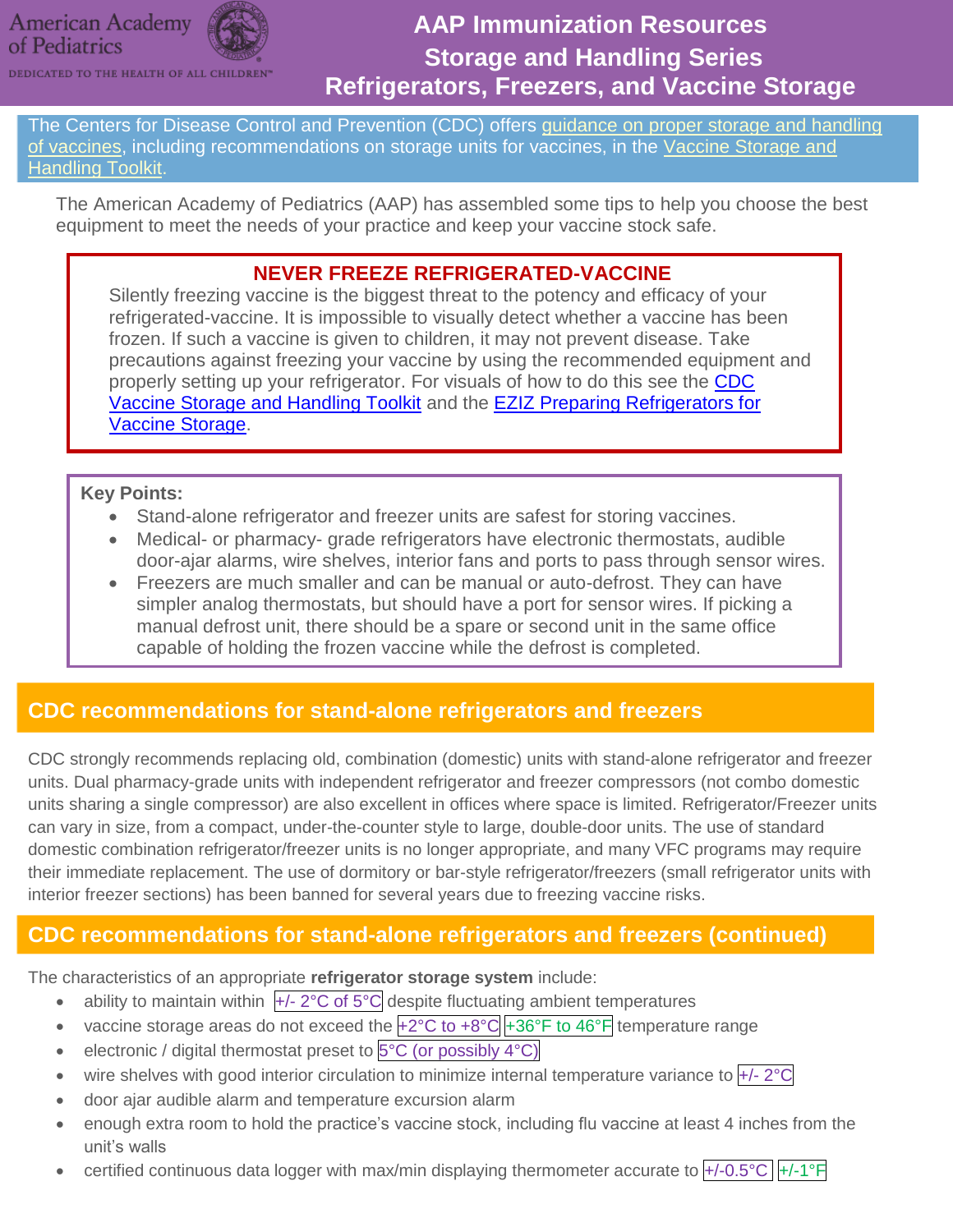

## **AAP Immunization Resources Storage and Handling Series Refrigerators, Freezers, and Vaccine Storage**

The characteristics of an appropriate **freezer storage system** includes:

- o ability to store frozen vaccine not warmer than  $-15\degree C + 5\degree F$
- o nor colder than -50°C -58°F
- o room to store the year's largest inventory of Varivax, ProQuad and MMR II
- $\circ$  certified data logging max/min displaying thermometer accurate to  $\overline{+/-0.5^{\circ}C}$
- o automatic defrost or ability to defrost manually (practices using a freezer that needs to be defrosted manually will need a second freezer in which to store vaccine during the defrost process)

Half-liter drinking water bottles can be added to vaccine refrigerators to increase cold mass and thus stabilize temperature swings. Always cool water bottles in an alternate refrigeration unit before placing in a vaccine refrigerator. Chilled water bottles may be placed in empty shelves or the floor, but do not allow them to obstruct the air flow by touching the rear wall, nor should vaccines block the cover of the unit motor compartment. Typically, the air flow is down the rear walls from the circulating fan in the top and then back up the front.

Frozen water bottles may be placed in freezers to add cold mass. To help freezers retain their temperature longer in power outages, a *phase change material* -23°C -9°F capable of passively maintaining temperatures below  $-15^{\circ}$ C  $+5^{\circ}$ F is needed.

### **Types of refrigerator & freezers**

#### **Biologic-grade Full-sized Refrigerators**

Biologic-grade ("medical"; "purpose-built"; "vaccine"; "blood-bank"; "laboratory") refrigerators are considered the best, most secure option for vaccine storage. These are the "gold-standard" in vaccine units and have electronic thermostats, wire shelving to improve circulation, small ports for the entry of a temperature probe wire and interior fans to equalize the temperature throughout. Manufacturers in this category offer a range of sizes and options to fit any clinic's needs. Size options include one-door and two-door bulk storage units, under-counter units and small point of service units to replace the disallowed dorm units. Units with glass doors help with inventory management. Keep in mind, biologic-grade units often require over a month to deliver. Some manufacturers will sell refrigerators classified as "biologic grade" with a mechanical or analog thermostat – avoid these. If purchasing a vaccine grade refrigerator, it should always have a "microprocessor controlled" or "electronic / digital" thermostat. These units are designed to run at approximately 5°C 41°F and rarely need any adjustment by the end-user. They are much safer than refrigerator units with analog dials.

#### **Biologic-grade Freezers and Domestic Freezers**

Freezers are easier to construct since they do not need a precise range – they just need to be always colder than -  $-15^{\circ}$ C +5°F. Freezers can be much smaller than what is normally used in a home. Although frost-free freezers are recommended, that feature is often found only in freezers much larger than what is generally needed. (Large

practices with <5 providers might consider a large 5+ cu ft freezer.) If not specially designed, freezers advertised as "frost-free" may warm up considerably above  $\frac{15}{C}$  +5°F during defrost when the evaporator coils are heated to melt any frost or ice. Often it is less expensive to purchase two small manual defrost units and keep one as a "cold spare", than to purchase an appropriate auto-defrost unit. (The cold spare unit could hold the vaccine while the primary unit is being manually defrosted.) Be careful not to purchase more freezer than you need – vaccines containing Varivax are the only pediatric vaccines that require frozen storage, although MMR can be optionally stored frozen. Adequate freezers for 3 or 4 pediatricians can be as small as 1.5 cubic feet and cost as little as

\$250. If ordering a unit for under the counter, check the height of your countertop before ordering. Standard countertops are 36" high and may not be able to accommodate all freezers.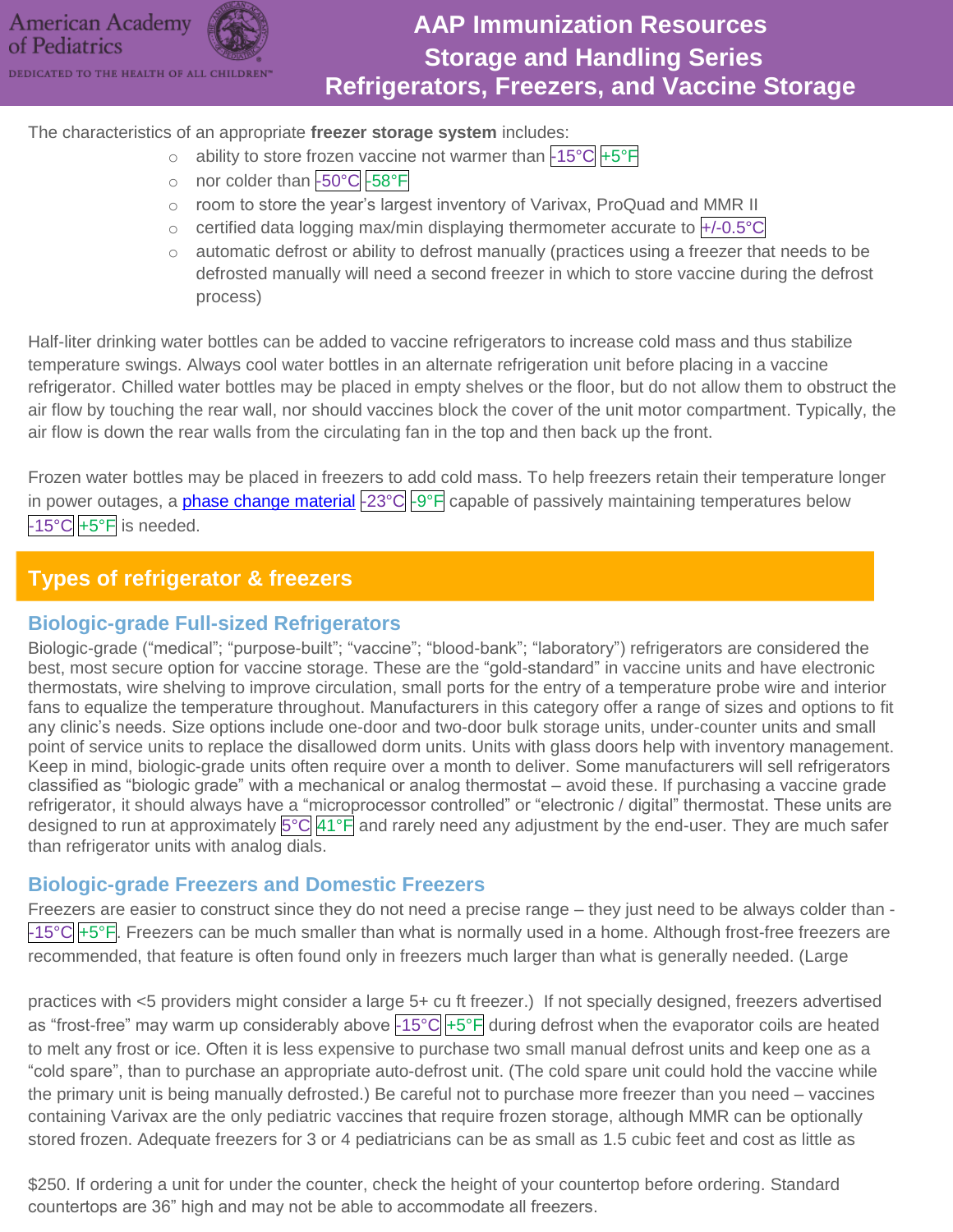

DEDICATED TO THE HEALTH OF ALL CHILDREN"

# **AAP Immunization Resources Storage and Handling Series Refrigerators, Freezers, and Vaccine Storage**

Remember, small refrigerators and freezers can be sold as "counter top" or "built-in". That refers to the air circulation needed for cooling. "Built-ins" are able to exhaust waste heat out of the front of the unit.

### **Standard Refrigerators and Freezers and "Commercial Grade"**

Standard domestic refrigerators and freezers are found in homes and appliance stores. Higher-end models are sometimes referred to as "commercial-grade," are most often used in the food service industry. They are not "biologic-grade". Currently, use of domestic refrigerator-only and freezer-only units is not prohibited, but future guidance may disallow them, as many VFC programs have done. Commercial food service refrigerators look very much like vaccine refrigerators, but there can be differences. Food service units are designed to rapidly cool large quantities of warm/hot food – and thus could get too cold (below  $0^{\circ}C$  32°F) when the compressor turns on. In an emergency, it is possible for a domestic refrigerator-only unit to be used safely for vaccine storage with proper precautions. If used for VFC vaccine, you should consult with your local VFC.

### **Other Features and Alarms**

Glass doors may help the practice with inventory control, but they lose heat much faster in a power outage. While a solid door unit may maintain an acceptable temperature for 2 hours without power, glass door units rarely go longer than 30 minutes. Having generator power is prudent if looking for a glass door unit.

Certified, continuous data-logging thermometers with a maximum and minimum display are required. Read more [about these.](https://www.aap.org/en-us/Documents/immunization_dataloggers.pdf) It is also important to purchase a temperature monitor that can call, text, or otherwise notify several people if the unit has a temperature excursion. Best are those that will keep calling/notifying a list of staff until one acknowledges the notification with a response. Active notification could prevent nearly 80% of vaccine wastage due to temperature excursions.

The refrigerator may come with an electronic digital display of temperature, but the VFC program will require a separate certified data logger in a glycol buffer.

### **Manufacturers and Distributers of Biologic-grade Units**

The manufacturers and distributors below are a sample of some that you may wish to consider for safe vaccine storage in your practice. Please note that the American Academy of Pediatrics cannot endorse or recommend specific products or brands. If you are a manufacturer of equipment and wish to add or edit information below, please contact [immunize@aap.org.](mailto:immunize@aap.org)

| Aegis                           | http://www.aegisfridge.com                                           |
|---------------------------------|----------------------------------------------------------------------|
| American Biotech Supply         | http://americanbiotechsupply.com/find-a-dealer                       |
| <b>Compact Appliance</b>        | http://www.compactappliance.com/on/demandware.store/Sites-Appliance- |
|                                 | Site/default/Search-Show?q=american+biotech                          |
| <b>Fisher Scientific</b>        | https://www.thermofisher.com/us/en/home/life-science/lab-            |
|                                 | equipment/cold-storage/vaccine-cold-storage-solutions.html           |
| Follett                         | http://www.follettice.com                                            |
| Helmer                          | http://www.helmerinc.com/                                            |
| <b>Lab Research Products</b>    | http://www.labresprod.com/                                           |
| Migali Scientific Refrigeration | http://migaliscientific.com/                                         |
| Panasonic Healthcare            | http://www.panasonic-healthcare.com/us/biomedical                    |
| <b>Powers Scientific</b>        | www.powersscientific.com                                             |
| <b>ThermoFisher Scientific</b>  | www.thermofisher.com/us/en/home.html                                 |